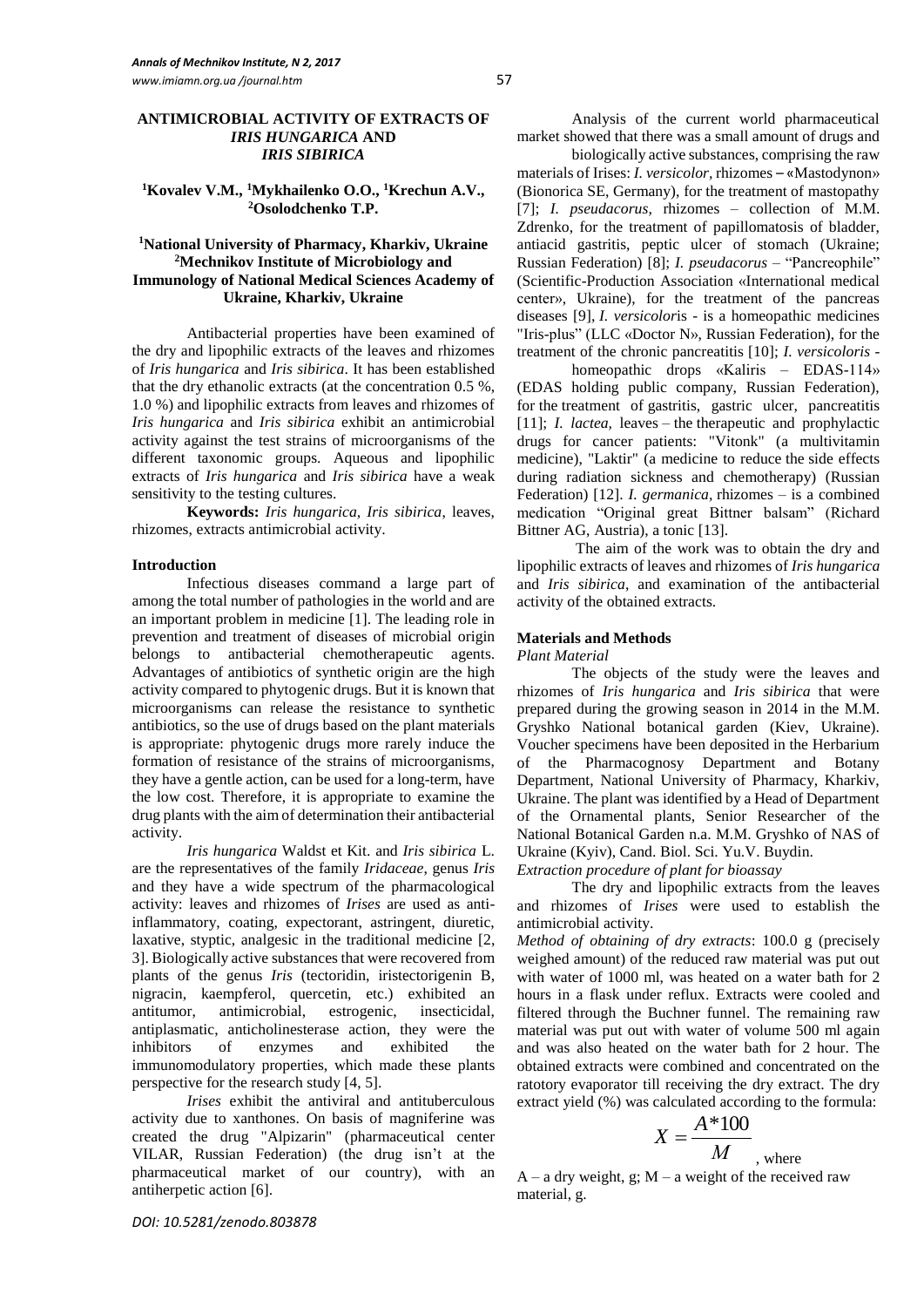*Method of obtaining of lipophilic extract:* 30.0 g (precisely weighed amount) of the reduced raw material was placed in Soxhlet's extraction apparatus and put out with chloroform in an amount of  $200 \pm 5$  ml. A receiver flask was weighed before. After the lipophilic extract was received, the overage of chloroform was distilled, and the yield of lipophilic substances was calculated by the difference in weight of the receiver flask. The contents of lipophilic substances were calculated according to the formula:

$$
X = \frac{A}{B} \cdot 100\%
$$
, where

 $A - a$  weight of lipophilic extract, g;  $B - a$  weight of raw material, g.

#### *Antibacterial activity*

*Method of study of extracts antimicrobial activity*: *in vitro* antibacterial activity was determined by agar well diffusion method. According to the WHO recommendations the following test-strains were used: *Staphylococcus aureus* АТСС 25923, *Escherichia coli* АТСС 25922, *Pseudomonas aeruginosa* АТСС 27853, *Bacillus subtilis* АТСС 6633, *Proteus vulgaris* ATCC 4636, *Candida albicans* АТСС 885/653 [13]. The inoculum suspension was prepared using a Densi-La-Meter apparatus (made by PLIVA-Lachema, at the wavelength of 540 nm). The cultures were synchronized using low temperature conditions (4°C). The microbial load was  $10<sup>7</sup>$  cells per 1 ml of the medium and was determined according to McFarland standard [14-15]. The 18 to 24–hour culture of microorganisms was used for the test. Mueller-Hinton agar was used ("HIMedia Laboratories Pvt. Ltd India", India) for bacteria. The strains of *Candida albicans* were cultivated using Sabouraud agar ("HIMedia Laboratories Pvt. Ltd India", India). Standard medium was prepared according to the requirements of the manufacturer [16].

Determination of antibacterial activity occurs in two layers of dense nutrient medium, poured into Petri dishes. The bottom layer has "hungry" medium (agar-agar, water, salt). The bottom layer is the substrate of 10 ml "hungry agar", which installed strictly horizontally 3 - 6 thin-walled stainless steel cylinders with a diameter of 10 mm and a height of 10 mm. Around cylinders pour the top layer consisting of a nutrient agar medium, melted and cooled to 40 ° C, which make an appropriate standard of daily test microbe culture. Pre upper layer was mixed well until smooth [17]. After freezing cylinders pull by sterile tweezers and the formed hole tested substances placed on the basis of its volume (0.25 - 0.3 ml). The amount of protection for the upper layer ranges from 14 to 16 ml. Cup are dried 30 – 40 minutes at room temperature and placed in an incubator for 18 - 24 hours. In evaluating the antibacterial properties take to account the areas of stunted growth of microorganisms under study preparation.

Method of serial dilutions was used for the examination of antibacterial properties of selected extracts. Principle of the method consists in the determination of minimal inhibitory concentration that characterizes the bacteriostatic properties of the objects of the examination. The concentration of substances was 1) 1000  $\mu$ g/ml; 2) 500

µg/ml; 3) 250 µg/ml; 4) 125 µg/ml; 5) 62.5 µg/ml. To each test tube was added of  $0.1$  ml  $10<sup>9</sup>$  microbial cells test strains. Cultured 24 hours in test tubes, where was no growth (no turbidness), determined the minimal inhibitory concentration. Did seeding on nutrient agar and identified the minimal bactericidal concentration from the last 3 test tubes, where were no turbidness [18].

Examined preparations represented the alcohol and aqueous solutions of the dry and lipophilic extracts of *Irises* in the concentration that shown in tables 1, 2. Water is the solvent for the dry extracts of Iris hungarica, for the lipophilic – is 70% ethyl alcohol. For dissolution of the dry extracts of *Iris sibirica* was used water, 70% and 96% ethyl alcohol, for lipophilic extracts – was used 70%, 96% ethyl alcohol. The concentration of the substances was 1.0 % in all experiments. In the capacity of the comparative drug was selected an alcohol solution of chlorophyllipt in the dose of 10 µg/ml («Chlorophyllipt alcohol solution 1%» 100 ml, «GNCLS» Pilot Plant).

#### *Statistic analysis*

Statistical processing of data was carried out according to the requirements of State Pharmacopoeia of Ukraine [17] using the software (Microsoft Office Excel 7.0).

## **Results and discussions**

As a result of the conducted work it was established that the yield of the dry extracts from the raw materials of *Iris hungarica* for the rhizomes amounted  $14.02 \pm 0.13\%$ ; for the leaves –  $24.37 \pm 0.07\%$ . The quantitative content of lipophilic substances in the rhizomes of *Iris hungarica* amounted  $7.54 \pm 0.04$ %, in the leaves – 24.5 ± 0.51%. The yield of the dry extracts of *Iris sibirica* amounted  $9.63 \pm 0.14\%$  – for the leaves and 6.55  $\pm$  0.09% - for the rhizomes.

At the determining of antibacterial activity of the examined extracts of *Iris hungarica* a diameter of growth inhibition zone is in the range from 14 to 20 mm that is illustrative of the susceptible of microorganism to these drugs (Table 1). Dry extract of the leaves of Irises causes a growth inhibition in the concentration 0.5% as related to *Escherichiа coli, Pseudomonas aeruginosa, Basills subtilis, Proteus vulgaris, Candida albicans* – the diameter of growth inhibition zones is 16 – 20 mm. More pronounced effect of the drug to *Proteus vulgaris* (19.30 ± 0.09 mm), however, the drug doesn't cause a growth inhibition to *Staphylococcus aureus*. Dry extract of the leaves at the concentration 1% exhibits an effect on all groups of microorganisms - the diameter of growth inhibition is from 15 to 19 mm, and is the most susceptible to *Escherichia coli* (19.30  $\pm$  0.02 mm). Dry extract of the rhizomes at the concentration 1% inhibits the growth of all taxonomic groups of microslides that were used – the diameter of growth inhibition zone is  $13 - 16$  mm. The drug has a more pronounced antimicrobial activity against *Candida albicans*  $(16.30 \pm 0.09 \text{ mm})$ . The lipophilic extracts of the leaves (the diameter of growth inhibition zones is  $15 - 18$  mm) and the rhizomes (the diameter of growth inhibition zones is 16 – 21 mm) of *Iris hungarica* exhibit a less susceptible antibacterial activity at the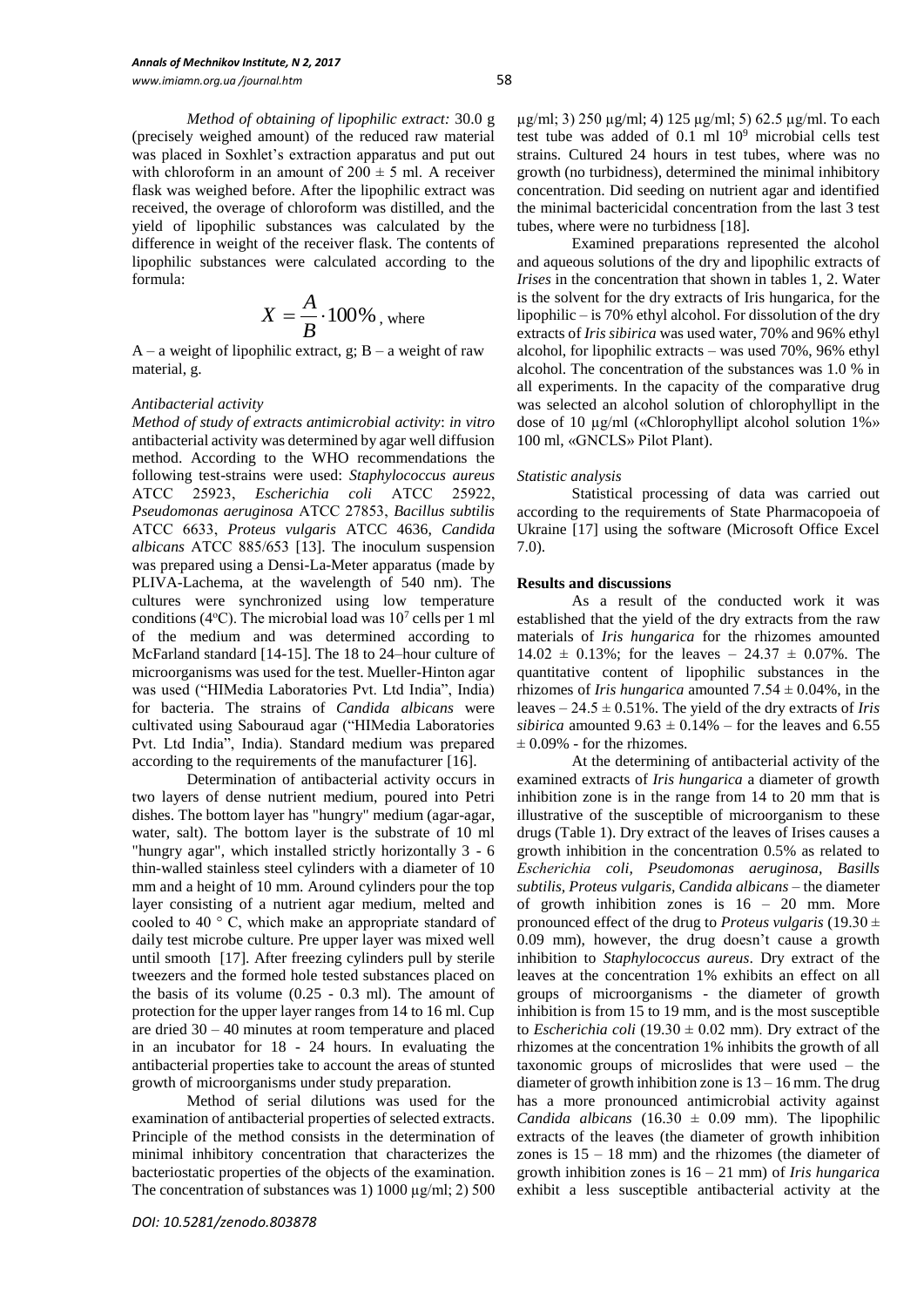concentration 1% to the examined microorganisms; the most susceptible microorganisms to the drugs were *Basillus subtilis*, the diameter of growth inhibition zones is 18 – 21 mm.

The dry extracts of the leaves and rhizomes of *Iris sibirica* exhibited an antibacterial activity against the all test strains of microorganisms, the diameter of growth inhibition zones was in the ranges from  $16 - 20$  mm and  $15$ – 19 mm, respectively (Table 2). The dry and lipophilic extracts exhibited susceptibility predominantly to *Candida albicans* and *Basillus subtilis* when the diameter of growth inhibition was  $18 - 20$  mm. The dry extracts of the leaves and rhizomes are slightly inferior to susceptibility with the solvent water and alcohol to other microorganisms, the diameter of growth inhibition zones is  $15 - 19$  mm. In general comparison it's shown that the drugs from the leaves of *Iris sibirica* exhibit a more antibacterial activity, the solvent is 70% alcohol. The drugs of the lipophilic extracts of the leaves and rhizomes of *Iris sibirica* exhibit the moderate antibacterial activity against the all of microorganisms, at the level of  $14 - 16$  mm is the diameter of growth inhibition zones.

Thus, the dry extract of the leaves of *Iris hungarica* at the concentration 1% has a more pronounced antibacterial activity than the extract of the rhizomes and is the most susceptible to gram-negative bacteria *– Escherichiа coli, Proteus vulgaris, Pseudomonas aeruginosa*. At that time, as the dry extract of the rhizomes of *Iris hungarica* at the concentration 1% is more susceptible to gram-positive bacteria. The lipophilic extracts of the leaves and rhizomes were more susceptibility to gram-positive bacteria. The dry extracts of the leaves and rhizomes of *Iris sibirica* in aqueous and alcohol solutions have a more pronounced antimicrobial activity against gram-negative bacteria and fungi. The lipophilic extracts of *Iris sibirica* were more susceptible to gram-negative bacteria. In summary of the results of the examinations "technique of wells" by definition the diameters of growth zones, the antibacterial properties were presented in the lipophilic extracts of the leaves and rhizomes of *Iris hungarica* and the dry extracts of the leaves and rhizomes of *Iris sibirica*. Bacteriostatic concentrations – minimal inhibitory concentrations were determination in these extracts (Table 3).

Data that are shown in the table 3, they are clearly demonstrating that the lipophilic extracts of the leaves and rhizomes of *Iris hungarica* and the dry extracts of the leaves and rhizomes of *Iris sibirica* exhibit a bacteriostatic activity against a wide range of test strains of microorganisms and *Candida*. Minimal inhibitory concentrations for *S. aureus* ATCC 25923 was 250 µg/ml, for *E. coli* ATCC 25922 – 500 µg/ml. Against *P. aeruginosa* ATCC 27853 minimal inhibitory concentrations was 500 µg/ml for the lipophilic extract of the leaves of *Iris hungarica* and the dry extract of the leaves of *Iris sibirica* compared to the lipophilic extract of the rhizome of *Iris hungarica* and the dry extract of the rhizome of *Iris sibirica*, where minimal inhibitory concentrations was equal to 1000 µg/ml. For *P. vulgaris* ATCC 4636 – minimal inhibitory concentrations of all examined extracts were determined at the level 500 µg/ml.

In sum of the results of the experimental examinations of the lipophilic extracts of the leaves and rhizomes of *Iris hungarica* and the dry extracts of the leaves and rhizomes of *Iris sibirica* can be concluded that these extracts are effective drugs against the different test strains of microorganisms and it gives an opportunity to develop a combination drug for the therapeutic use, it will improve the severity of adverse effects and will reduce a stress of сhemotherapeutic drugs.

# **Conclusions**

The dry and lipophilic extracts from the leaves and rhizomes of *Iris hungarica* and *Iris sibirica* were obtained at the first time. The antibacterial activity of the lipophilic and dry extracts of the leaves and rhizomes of *Iris hungarica* and *Iris sibirica* by the agar diffusion method and serial dilutions it was established. Alcohol drugs of Irises exhibit a pronounced antimicrobial activity against the all of taxonomic groups of microorganisms. Aqueous and lipophilic extracts of Irises exhibited a more moderate action. Thus, this examination offers an opportunity to use *Iris hungarica* and *Iris sibirica* as a raw material to produce the substances with antibacterial pharmacological effect for the further development of antimicrobial action.

## **References:**

1. Centers for Disease, control and prevention et al. National and State Healthcare-Associated

Infections progress report (HAIs): data and statistics. 2016. 140 p.

2. Investigation of the diuretic activity of extracts from the Iris Carthaliniae and the Iris medwedevii / DI. Isayev, GM. Gurbanov, BA. Samura, VR. Кuliev // Drugs – to man, XXXIII All-Ukrainian. saint. and practical. Conf. with Intern. Specialists: April 8, 2016, mate. Conf., Kharkov. NUPh. 2016. 328 p.

3. Krechun AV, Mykchailenko OO, Kovalyov VM. Research of the chemical composition of biologically active substances of *Iris sibirica* L. // Actual questions of development оf new drugs: XX International scientific and practical conference of young scientists and student, April 25-26, 2013: abstracts. Kh.: Publishing Office. 2013. P. 44. 4. In vitro evaluation of tectoridin, tectorigenin and tectorigenin sodium sulfonate on antioxidant properties / T. Han, G. Cheng, Y. Liu [et. al.] // Food and chemical toxicology. 2012. Vol. 50. Iss. 2. P. 409-414.

5. Mykchailenko OO, Kovalyov VM. Phenolic compounds of the genus *Iris* plants (*Iridaceae*) // Ceska a Slovenska farmacie. 2015. Vol. 65. Iss. 2. P. 70-77.

6. Tihonova ED,Shemeryakina TB, Socolskaya TA. Alpizarin - a modern antiviral drug preparation. Improvement of the preparation technology // Health and education in the XXI century. 2008. Т. 10. №. 3. P. 395- 396.

7. Gordeeva G. Application of Mastodinone with functional deviation in the reproductive system //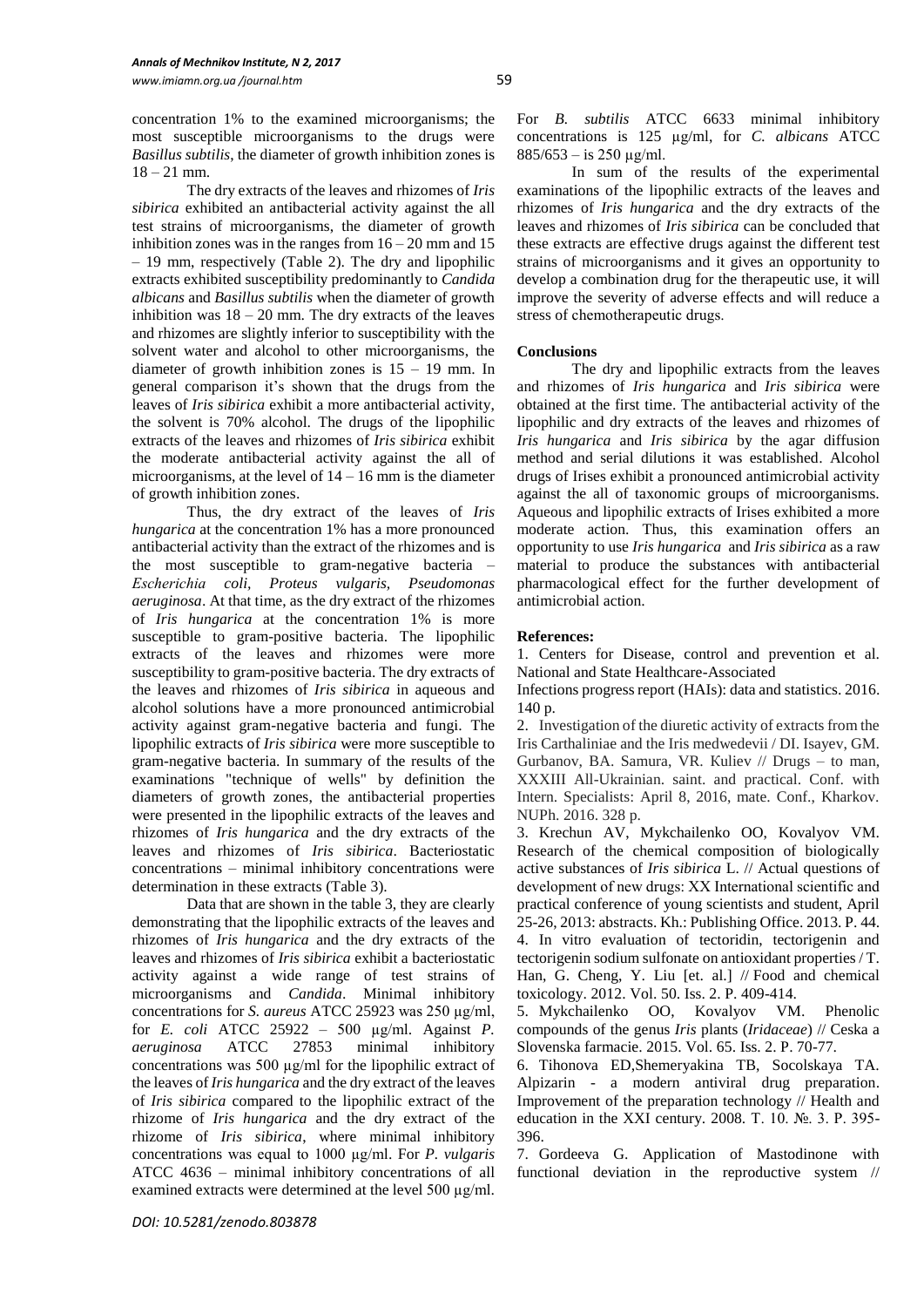Reproductive health of a woman. 2002. Т. 3. №. 12. P. 47- 51.

8. Pharmacological-biochemical substantiation of practical use of some representatives of the genus *Iris L.* (review)/ LI. Тyhomirova, NG. Bazarnova, IV. Mikushyna, SV. Dolganova // Chemistry of plant raw materials. 2015. №. 3. С. 25-34.

9. Chronic pancreatitis: diagnosis and treatment issues (using drugs fitoliniyi Professor Filippov) // Guidelines. Kyiv. 2008. 31 p.

10. Homeopathic medicines (reference book for doctors and pharmacists)/ АV. Patudin, VS. Myschenko, NP. Nechaeva, LV. Cosmodemjanskiy. *M.:*Astral. 1999. 252 p*.*  11. A pediatric medicinal preparation containing an extract of the milk-white iris (*Iris lactea*) / SA. Minina, NI. Pryakhina, II. Chemesova, DV. Chizhikov // Pharmaceutical Chemistry J. 2008. Vol. 42. Iss. 1. P. 37- 39.

12. Korpachev VV, Mosendz IA, Kovalchuk АV. Therapeutic and prophylactic use of the drug "Original Big Bittner Balm" in patients with II type diabetes. Kyiv*.* 2012. URL: https://medi.ru/info/5792/ (request date 01.03.2017) 19.resource]/ -Access[: http://mozdocs.kiev.ua/view .p](http://mozdocs.kiev.ua/view%20.p) - 6958.

#### **ANTIMICROBIAL ACTIVITY OF EXTRACTS OF**  *IRIS HUNGARICA* **AND**  *IRIS SIBIRICA*

## **Kovalev V.M., Mykhailenko O.O., Krechun A.V., Osolodchenko T.P.**

**Introduction.** Referring to the latest data, infectious diseases command a large part of among the total number of pathologies in the world and are an important problem in medicine. The leading role in prevention and treatment of diseases of microbial origin belongs to antibacterial [chemotherapeutic agents](http://www.multitran.ru/c/m.exe?t=5663067_1_2&s1=%F5%E8%EC%E8%EE%EF%F0%E5%EF%E0%F0%E0%F2). Advantages of antibiotics of synthetic origin are the high activity compared to phytogenic drugs. But it is known that microorganisms can release the resistance to synthetic antibiotics, so the use of drugs based on the plant materials is appropriate: phytogenic drugs more rarely induce the formation of resistance of the strains of microorganisms, they have a gentle action, can be used for a long-term, have the low cost. Therefore, it is appropriate to examine the drug plants with the aim of determination their antibacterial activity.*Iris hungarica* Waldst et Kit. and *Iris sibirica* L. are the representatives of the family *Iridaceae*, genus *Iris* and they have a wide spectrum of the pharmacological activity. Biologically active substances that were recovered from plants of the genus *Iris* (tectoridin, iristectorigenin B, nigracin, kaempferol, quercetin, etc.) exhibited an antitumor, antimicrobial, estrogenic, insecticidal, antiplasmatic, anticholinesterase action, they were the inhibitors of enzymes and exhibited the immunomodulatory properties, which made these plants perspective for the research study. Raw materials Irises are constituent components of more than 9 medicines. **Materials and Methods.** The objects of the study were the leaves and rhizomes of *Iris hungarica* and *Iris sibirica* that were prepared during the growing season in 2014 in

13. Guidelines: Studying the specific activity of antimicrobial drugs. Kyiv. 2004. 38 p.

14. McFarland J. The nephelometer: an instrument for estimating the number of bacteria in suspensions used for calculating the opsonic index and for vaccines // J. American Medical Association. 1907. Vol. 49. Iss. 14. P. 1176-1178.

15.Jorgensen JH, Turnidge JD. Susceptibility test methods: dilution and disk diffusion methods // Manual of Clinical Microbiology, Eleventh Edition. American Society of Microbiology. 2015. P. 1253-1273.

16. Harrigan WF, McCance ME. Laboratory methods in microbiology. 1<sup>st</sup> Ed. // Academic Press. 2014. 374 p.

17. State Pharmacopoeia of Ukraine / State. Enterp. "Scientific Experts pharmacopoeia center". 1<sup>st</sup> Ed., Add. 1. Х.: State. Enterp. "Scientific Experts pharmacopoeia center". 2004. p. 157-158.

18. On approval guidelines "Determining the sensitivity of microorganisms to antibiotics": Decree of the Ministry of Health ofUkraineof05.04.2007. № 167 [Electronic

the M.M. Gryshko National botanical garden (Kiev, Ukraine). The dry and lipophilic extracts from the leaves and rhizomes of *Irises* were used to establish the antimicrobial activity. For the study of extracts antimicrobial activity was used agar well diffusion method. According to the WHO recommendations the following test-strains were used: *Staphylococcus aureus* АТСС 25923, *Escherichia coli* АТСС 25922, *Pseudomonas aeruginosa* АТСС 27853, *Bacillus subtilis* АТСС 6633, *Proteus vulgaris* ATCC 4636, *Candida albicans* АТСС 885/653. The 18 to 24–hour culture of microorganisms was used for the test. Mueller-Hinton agar was used for bacteria. The strains of *Candida albicans* were cultivated using Sabouraud agar. Method of serial dilutions was used for the examination of antibacterial properties of selected extracts. The concentration of substances was 1) 1000  $\mu$ g/ml; 2) 500 µg/ml; 3) 250 µg/ml; 4) 125 µg/ml; 5) 62.5 µg/ml. To each test tube was added of 0.1 ml 10<sup>9</sup> microbial cells test strains. Examined preparations represented the alcohol and aqueous solutions of the dry and lipophilic extracts of *Irises* in the different concentrations. Water is the solvent for the dry extracts of Iris hungarica, for the lipophilic  $-\text{ is}$ 70% ethyl alcohol. For dissolution of the dry extracts of *Iris sibirica* was used water, 70% and 96% ethyl alcohol, for lipophilic extracts – was used 70%, 96% ethyl alcohol. The concentration of the substances was 1.0 % in all experiments. In the capacity of the comparative drug was selected an alcohol solution of chlorophyllipt in the dose of 10 µg/ml («Chlorophyllipt alcohol solution 1%» 100 ml, «GNCLS» Pilot Plant). **Results and discussions**. The dry extract of the leaves of *Iris hungarica* at the concentration 1% has a more pronounced antibacterial activity than the extract of the rhizomes and is the most susceptible to gram-negative bacteria *– Escherichiа coli, Proteus vulgaris, Pseudomonas aeruginosa*. At that time,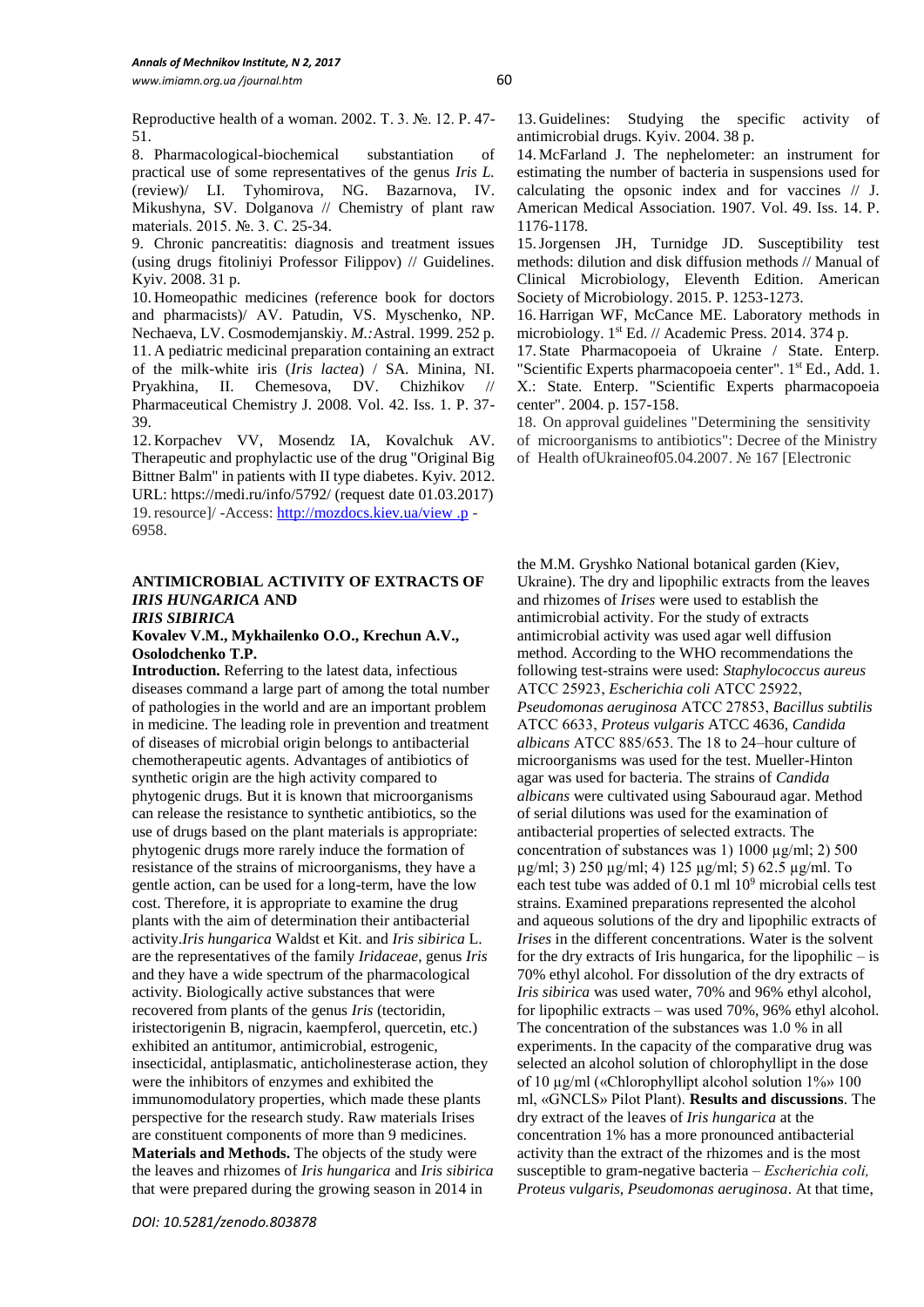as the dry extract of the rhizomes of *Iris hungarica* at the concentration 1% is more susceptible to gram-positive bacteria. The lipophilic extracts of the leaves and rhizomes were more susceptibility to gram-positive bacteria. The dry extracts of the leaves and rhizomes of *Iris sibirica* in aqueous and alcohol solutions have a more pronounced antimicrobial activity against gram-negative bacteria and fungi. The lipophilic extracts of *Iris sibirica* were more susceptible to gram-negative bacteria. In summary of the results of the examinations "technique of wells" by definition the diameters of growth zones, the antibacterial properties were presented in the lipophilic extracts of the leaves and rhizomes of *Iris hungarica* and the dry extracts of the leaves and rhizomes of *Iris sibirica*. The lipophilic extracts of the leaves and rhizomes of *Iris hungarica* and the dry extracts of the leaves and rhizomes of *Iris sibirica* exhibit a bacteriostatic activity against a wide range of test strains of microorganisms and *Candida*. **Conclusions.** Antibacterial properties have been examined of the dry and lipophilic extracts of the leaves and rhizomes of *Iris hungarica* and *Iris sibirica*. It has been established that the dry ethanolic extracts and lipophilic extracts from leaves and rhizomes of *Iris hungarica* and *Iris sibirica* exhibit an antimicrobial activity against the test strains of microorganisms of the different taxonomic groups. Thus, this examination offers an opportunity to use *Iris hungarica* and *Iris sibirica* as a raw material to produce the substances with antibacterial pharmacological effect for the further development of antimicrobial action.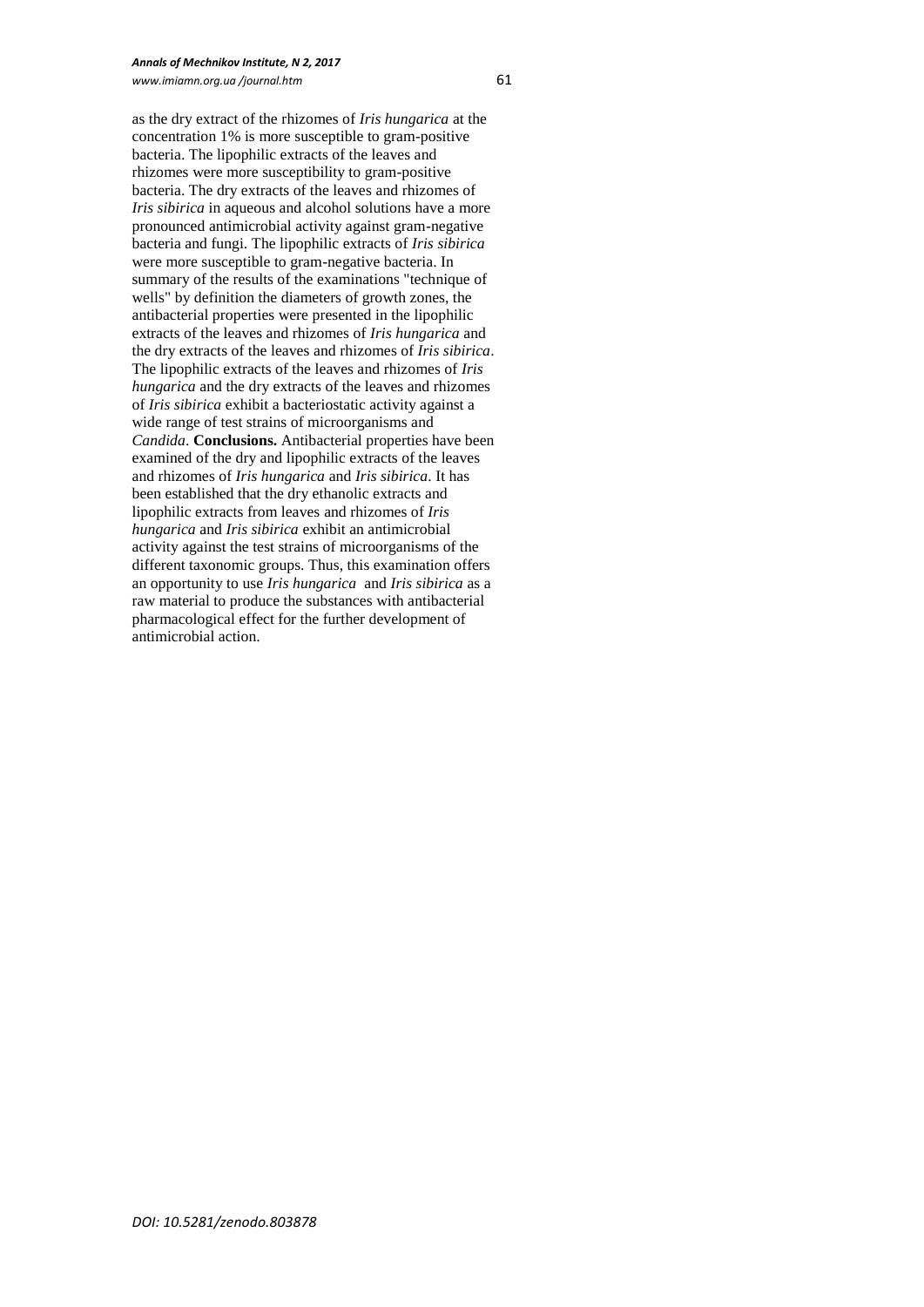Table 1. Antimicrobial activity of extracts of *Iris hungarica* by agar diffusion method

| N <sub>2</sub>                 |               | The diameters of the inhibition zones of microorganisms growth, mm, the number of tests $n=3$ |                                       |                               |                           |                                       |                                  |  |
|--------------------------------|---------------|-----------------------------------------------------------------------------------------------|---------------------------------------|-------------------------------|---------------------------|---------------------------------------|----------------------------------|--|
|                                | Concentration | Staphylococcus<br>aureus ATCC 25923                                                           | Escherichia coli<br><b>ATCC 25922</b> | Proteus vulgaris ATCC<br>4636 | Pseudomonas<br>aeruginosa | <b>Basillus</b> subtilis<br>ATCC 6633 | Candida albicans<br>ATCC 653/885 |  |
|                                |               |                                                                                               |                                       |                               | ATCC 27853                |                                       |                                  |  |
| dry extract of leaves          |               |                                                                                               |                                       |                               |                           |                                       |                                  |  |
|                                | $1\%$         | $18.16 \pm 0.03$                                                                              | $19.30 \pm 0.02$                      | $14.60 \pm 0.10$              | $15.10 \pm 0.07$          | $19.10 \pm 0.06$                      | $16.10 \pm 0.20$                 |  |
| 2                              | $0.5\%$       | growth                                                                                        | $17.00 \pm 0.12$                      | $19.30 \pm 0.09$              | $18.66 \pm 0.10$          | $19.66 \pm 0.04$                      | $15.67 \pm 0.10$                 |  |
| 3                              | 0.25%         | growth                                                                                        | growth                                | growth                        | growth                    | growth                                | growth                           |  |
| dry extract of rhizomes        |               |                                                                                               |                                       |                               |                           |                                       |                                  |  |
| 4                              | $1\%$         | $15.60 \pm 0.12$                                                                              | $14.60 \pm 0.08$                      | $13.60 \pm 0.10$              | $13.10 \pm 0.13$          | $16.00 \pm 0.12$                      | $16.30 \pm 0.09$                 |  |
| 5                              | $0.5 \%$      | growth                                                                                        | growth                                | growth                        | growth                    | growth                                | growth                           |  |
| 6                              | 0.25%         | growth                                                                                        | growth                                | growth                        | growth                    | growth                                | growth                           |  |
| lipophilic extract of leaves   |               |                                                                                               |                                       |                               |                           |                                       |                                  |  |
|                                | 1%            | $16.30 \pm 0.10$                                                                              | $15.30 \pm 0.09$                      | $\overline{16.00} \pm 0.15$   | $16.30 \pm 0.08$          | $18.00 \pm 0.20$                      | $16.30 \pm 0.09$                 |  |
| lipophilic extract of rhizomes |               |                                                                                               |                                       |                               |                           |                                       |                                  |  |
| 8                              | 1%            | $19.60 \pm 0.07$                                                                              | $19.00 \pm 0.12$                      | $18.30 \pm 0.10$              | $18.00 \pm 0.13$          | $21.00 \pm 0.07$                      | $16.00 \pm 0.15$                 |  |
| Control                        |               |                                                                                               |                                       |                               |                           |                                       |                                  |  |
| 9                              | $10 \mu g/ml$ | $18.60 \pm 0.10$                                                                              | growth                                | growth                        | growth                    | growth                                | growth                           |  |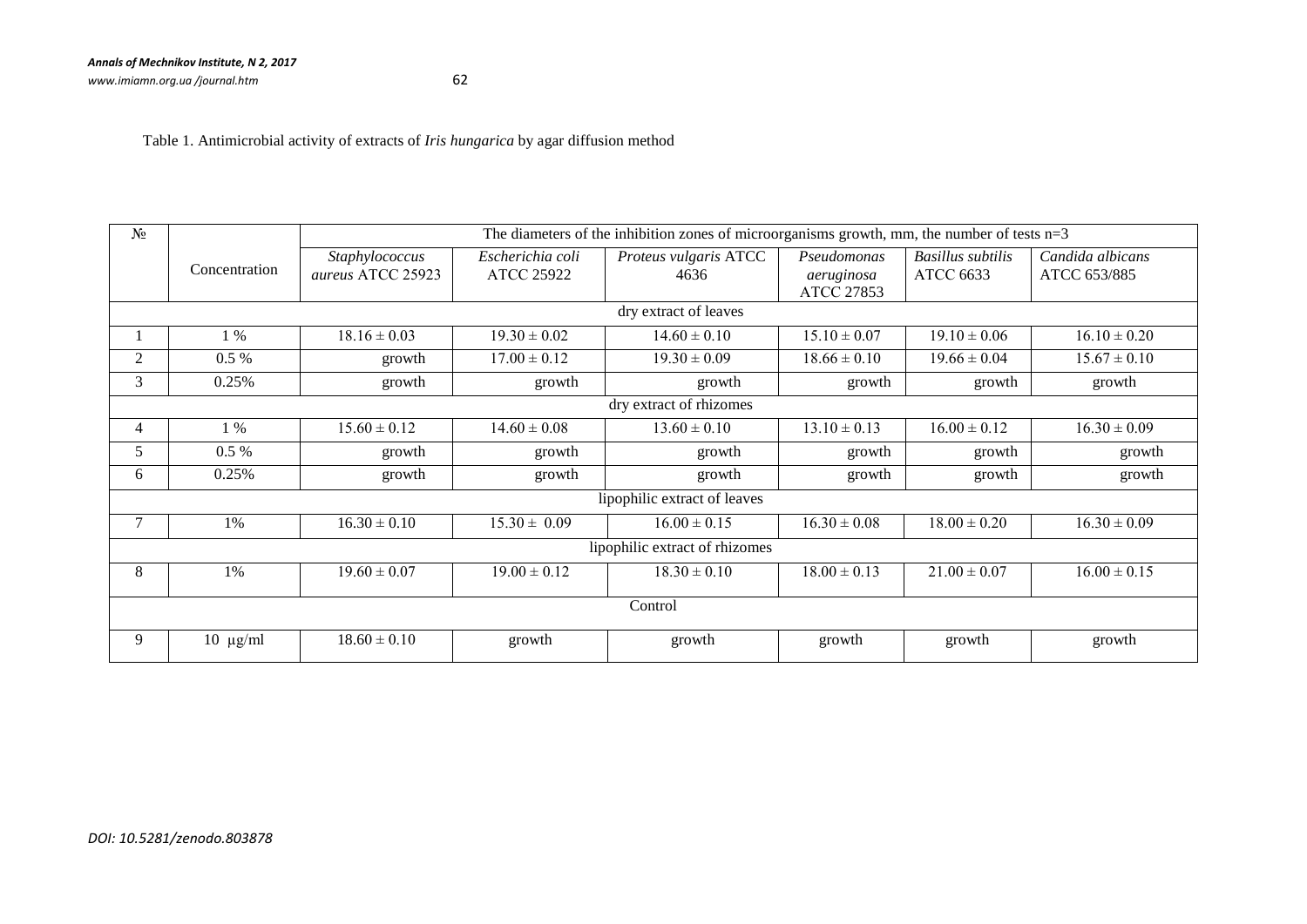| Solution                       | The diameters of the inhibition zones of microorganisms growth. mm. the number of tests $n=3$ |                                                      |                                            |                                         |                                                    |                                               |  |  |  |
|--------------------------------|-----------------------------------------------------------------------------------------------|------------------------------------------------------|--------------------------------------------|-----------------------------------------|----------------------------------------------------|-----------------------------------------------|--|--|--|
|                                | Staphylococcus<br>aureus<br><b>ATCC 25923</b>                                                 | Escherichia<br>$\textit{coli}$ $\quad$ ATCC<br>25922 | Proteus<br>vulgaris<br><b>ATCC</b><br>4636 | Pseudomonas<br>aeruginosa<br>ATCC 27853 | <b>Basillus</b><br>subtilis<br><b>ATCC</b><br>6633 | Candida<br>albicans<br><b>ATCC</b><br>653/885 |  |  |  |
|                                | dry extract of leaves                                                                         |                                                      |                                            |                                         |                                                    |                                               |  |  |  |
| ethanol 96%                    | $18.60 \pm 0.10$                                                                              | $17.60 \pm 0.40$                                     | $17.30 \pm$<br>0.09                        | $17.60 \pm 0.02$                        | $18.60 \pm$<br>0.08                                | $19.30 \pm$<br>0.05                           |  |  |  |
| ethanol 70%                    | $19.00 \pm 0.02$                                                                              | $18.00 \pm 0.18$                                     | $17.60 \pm$<br>0.12                        | $18.60 \pm 0.15$                        | $20.30 \pm$<br>0.07                                | $19.60 \pm$<br>0.12                           |  |  |  |
| water                          | $17.30 \pm 0.15$                                                                              |                                                      | $16.00 \pm$<br>0.08                        | $16.30 \pm 0.17$                        | $19.00 \pm$<br>0.05                                | $18.30 \pm$<br>0.14                           |  |  |  |
|                                |                                                                                               | dry extract of rhizomes                              |                                            |                                         |                                                    |                                               |  |  |  |
| ethanol 96%                    | $16.60 \pm 0.14$                                                                              | $15.00 \pm 0.06$                                     | $16.00\,\pm\,$<br>0.13                     | $16.30 \pm 0.09$                        | $17.60 \pm$<br>0.08                                | $18.60 \pm$<br>0.16                           |  |  |  |
| ethanol 70%                    | $17.60 \pm 0.15$                                                                              | $16.00 \pm 0.09$                                     | $17.30 \pm$<br>0.12                        | $17.30 \pm 0.18$                        | $19.00 \pm$<br>0.02                                | $19.30 \pm$<br>0.10                           |  |  |  |
| water                          | $16.00 \pm 0.08$                                                                              | $14.30 \pm 0.11$                                     | $15.00 +$<br>0.18                          | $15.30 \pm 0.02$                        | $16.60 \pm$<br>0.08                                | $16.30 \pm$<br>0.12                           |  |  |  |
|                                |                                                                                               | lipophilic extract of leaves                         |                                            |                                         |                                                    |                                               |  |  |  |
| ethanol 96%                    | $15.60 \pm 0.10$                                                                              | $15.00 \pm 0.13$                                     | $14.60 +$<br>0.09                          | $15.30 \pm 0.12$                        | $16.00 \pm$<br>0.08                                | $15.60 \pm$<br>0.10                           |  |  |  |
| ethanol 70%                    | $16.60 \pm 0.03$                                                                              | $16.00 \pm 0.12$                                     | $15.30 \pm$<br>0.15                        | $16.30 \pm 0.08$                        | $17.60 \pm$<br>0.13                                | $16.60 \pm$<br>0.05                           |  |  |  |
| lipophilic extract of rhizomes |                                                                                               |                                                      |                                            |                                         |                                                    |                                               |  |  |  |
| ethanol 96%                    | $15.00\pm0.02$                                                                                | $14.00 \pm 0.14$                                     | $15.00 \pm$<br>0.04                        | $15.00 \pm 0.18$                        | $16.60 \pm$<br>0.12                                | $15.60 \pm$<br>0.10                           |  |  |  |
| ethanol 70%                    | $15.60 \pm 0.07$                                                                              | $15.30 \pm 0.15$                                     | $15.60\,\pm\,$<br>0.12                     | $16.00 \pm 0.09$                        | $17.60\,\pm\,$<br>0.10                             | $16.60 \pm$<br>0.15                           |  |  |  |
| Control                        |                                                                                               |                                                      |                                            |                                         |                                                    |                                               |  |  |  |
| $10 \mu g/ml$                  | $19.00 \pm 0.03$                                                                              | growth                                               | growth                                     | growth                                  | growth                                             | growth                                        |  |  |  |

# Table 2. Antimicrobial activity of extracts of *Iris sibirica* by agar diffusion method